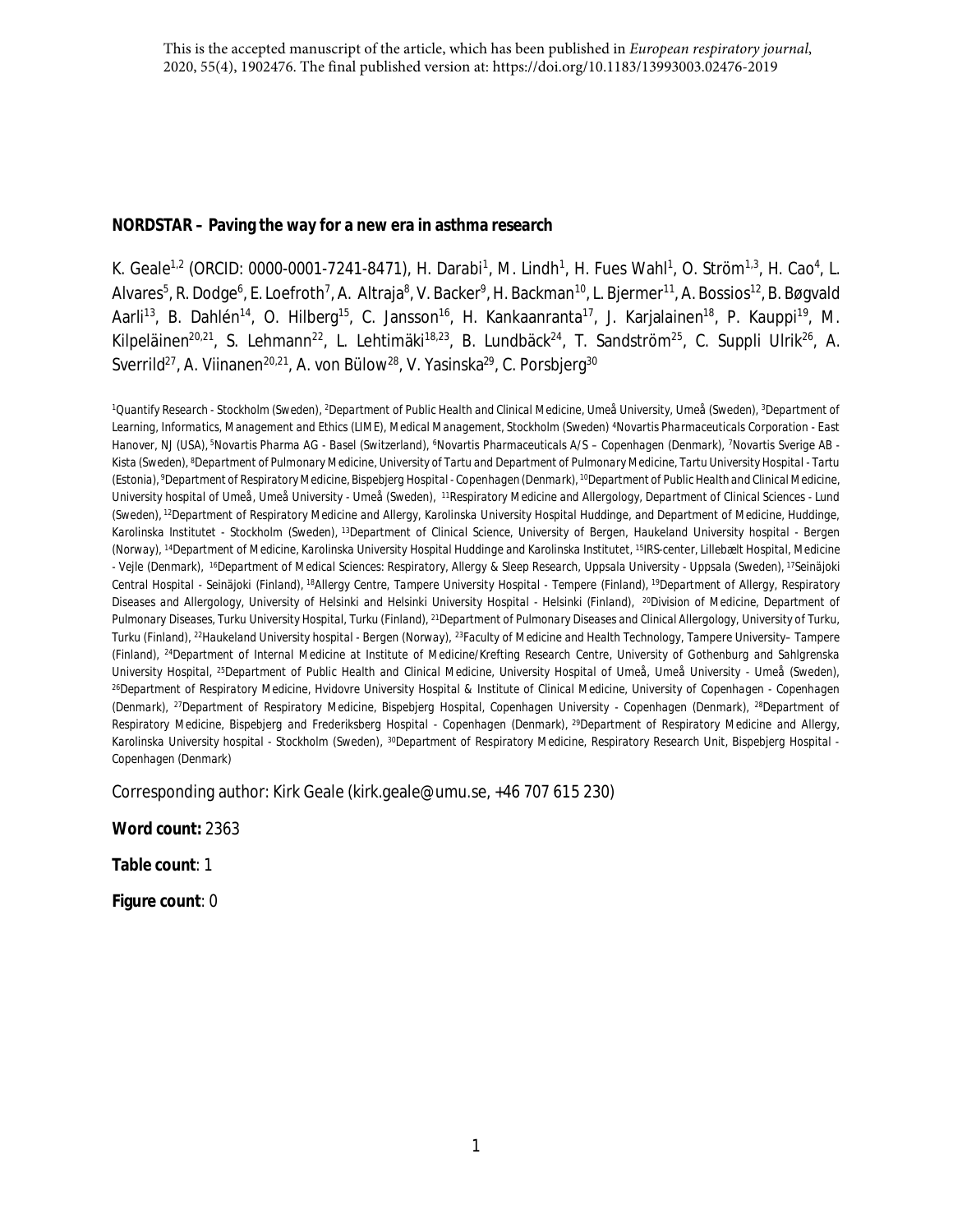#### **Summary**

NORDSTAR is a longitudinal dataset for the study of asthma comprising 3.3 million individuals and over 50 million person-years in four Nordic countries. The data include medication dispensing, use of resources and costs, socio-demographics, and mortality.

### **Introduction**

Asthma is a heterogeneous, chronic airways disease with large variation in prevalence between geographies [[1](#page-11-0), [2\]](#page-10-0). In the Nordic countries, prevalence of asthma has been reported to be 10% in Denmark [\[1\]](#page-11-0), 9–11% in Finland [\[1,](#page-11-0) [3\]](#page-10-1), 11–12% in Norway [[1\]](#page-11-0), and 8–10% in Sweden [[1,](#page-11-0) [4,](#page-10-2) [5\]](#page-10-3). Poor asthma control is associated with substantial reductions in patient quality of life [[6-8\]](#page-10-4), higher morbidity and mortality [[9,](#page-10-5) [10](#page-10-6)], together with significantly increased direct and indirect costs [[6,](#page-10-4) [11\]](#page-10-7).

Comprehensive longitudinal follow-up of asthma patients in routine clinical care is essential to understand the nature of the disease, patient characteristics, and long-term trajectories to ultimately improve patient outcomes. Although many valuable asthma research datasets exist today [[12-17\]](#page-10-8), they typically include a limited number of follow-up visits involving clinical assessments for a modest number of patients, and only the Danish National Database for Asthma [[18](#page-11-1)] comprises a nationwide population. In contrast, realworld assessments of entire asthma populations enable descriptions and assessments of patients, disease, and provision of healthcare in routine clinical care.

Each Nordic country maintains nationwide administrative and medical registries that are uniquely suited to studying patients at a population level. For decades, the Nordic countries have enforced mandatory reporting into each administrative registry, enabling complete, longitudinal coverage of each country's population in a real-world context [[19\]](#page-11-2) that is not possible in many other countries [\[20\]](#page-11-3). The automatic and standardised registration of all residents avoids the burden associated with study participant enrolment and administration [\[20\]](#page-11-3), effectively minimising resource use and cost. A unique personal identification number (PIN) given to all Nordic residents can be used to link each dataset together at the patient level which aids in avoiding selection bias, which often limits epidemiological studies. Similarities in content and in reporting processes into these Nordic registries facilitates the use of comparable asthmarelated definitions, such as severity and control, in addition to consistency in interpretation of results between countries [[21](#page-11-4)].

To the best of our knowledge, there is no existing data containing long-term longitudinal follow-up of asthma populations in routine clinical care across multiple countries built on nation-wide data. A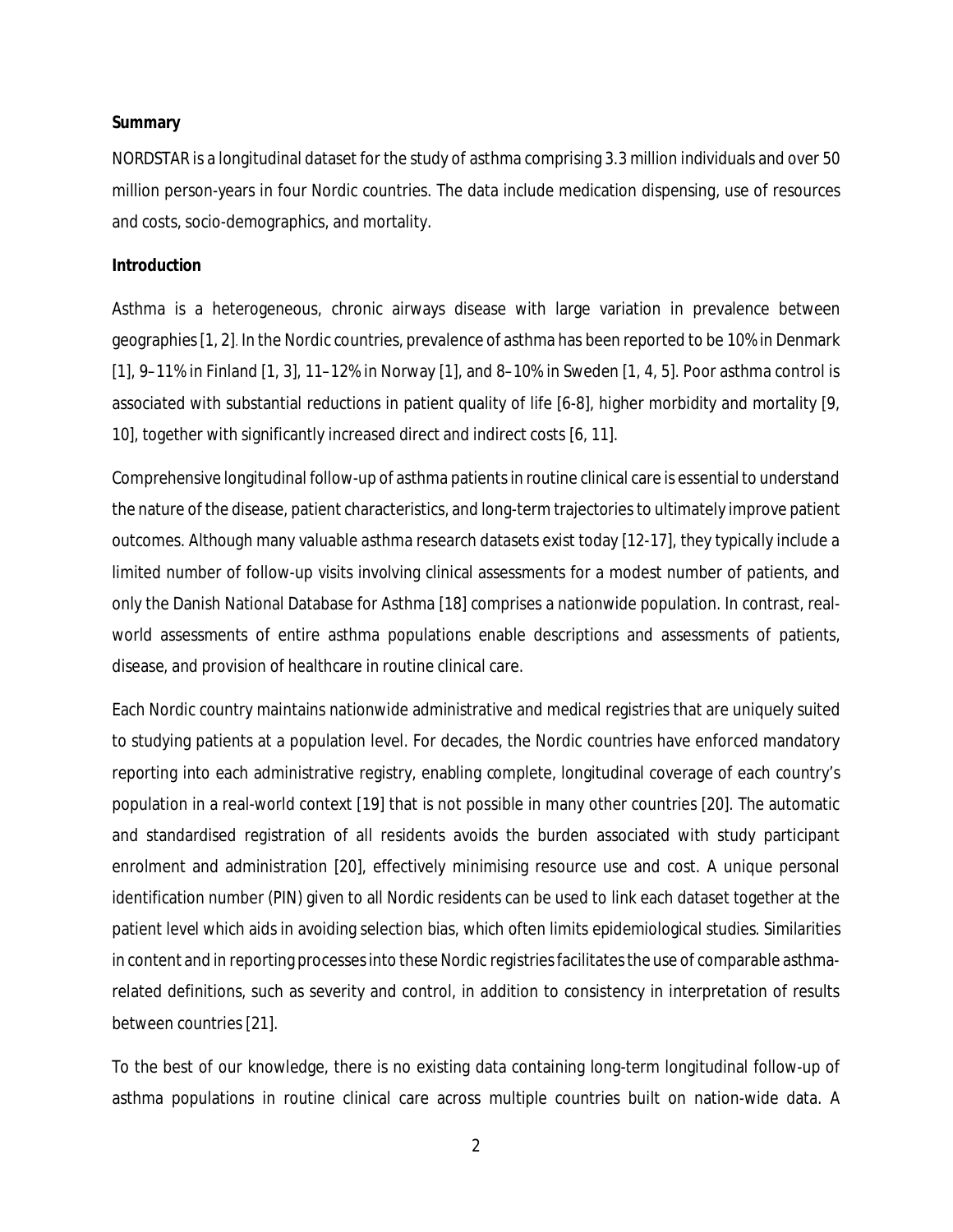multinational collaboration was initiated using the NORdic Dataset for aSThmA Research (NORDSTAR) to pursue a common goal of improving asthma patients' quality of life, by bringing together representatives active in clinical practice, academic research, and the pharmaceutical industry. To date, NORDSTAR includes patient-level information from four Nordic countries (Denmark, Finland, Norway, and Sweden). The purpose of this work is to describe NORDSTAR in terms of the patients included, research goals, data sources and contents, and administration of the data as a basis for future research and collaboration.

# **NORDSTAR data**

The NORDSTAR data was retrieved across several years involving a variety of ethical boards, data holders, and research institutions. Ethical approvals were obtained according to the local and EU law and positive decisions regarding personal data protection assessments were received from the responsible authorities in each country Informed consent from individual patients is not required for registry studies on retrospective data in the Nordics and was therefore not obtained.

Each country included in NORDSTAR maintains administrative, population-based registries with complete nation-wide coverage. Healthcare is publicly financed and contacts with the public health care system must be reported by law [[20,](#page-11-3) [21\]](#page-11-4). These data collection systems are independently and continuously maintained with longitudinal, individual-level information.

In each of the respective countries, the patient-level linkage between each administrative registry were conducted. The national organizations responsible for creating these statistics were: Statistics Denmark, the Swedish National Board of Health and Welfare, and Statistics Finland. No patient-level linkage between registries was performed for data from Norway as all data was extracted from a single registry, the Norwegian Prescribed Drug Registry. The unique PIN provided to each resident is assigned at birth or immigration and subsequently used throughout the patient's life. All data reported into the national registries include the PIN, enabling the extraction and amalgamation of patient-level data across all relevant data sources within each country. All data was pseudonymized before delivery to the research group.

A description of the NORDSTAR variables is presented in [Table 1.](#page-2-0)

<span id="page-2-0"></span>**Table 1: Variables included in NORDSTAR by country**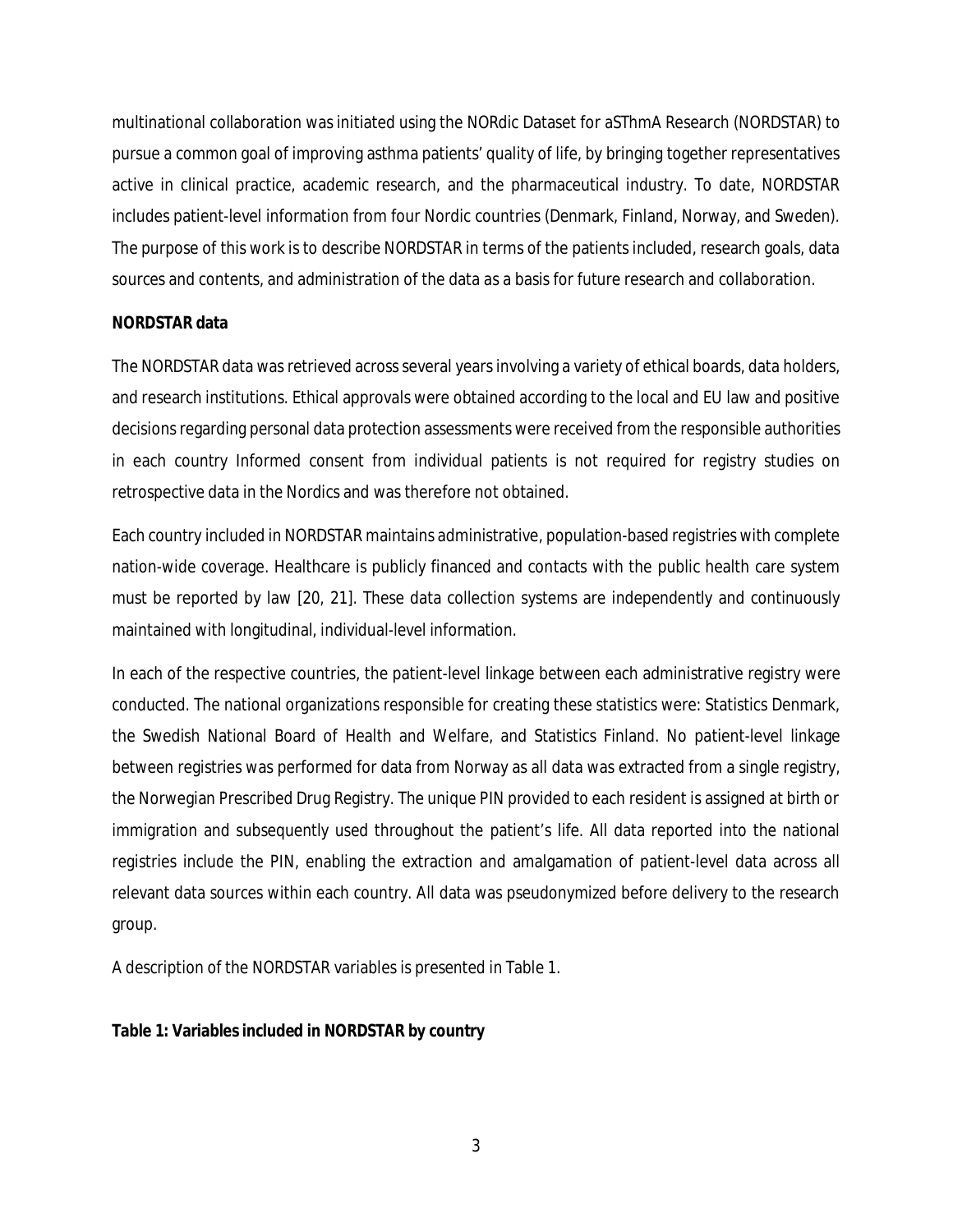| Variable type                             | Denmark <sup>1</sup>    | Finland <sup>2</sup>    | Norway <sup>3</sup> | Sweden <sup>4</sup> |
|-------------------------------------------|-------------------------|-------------------------|---------------------|---------------------|
| Demographics:                             |                         |                         |                     |                     |
| Year of birth                             | $\overline{X}$          | $\overline{X}$          | $\overline{X}$      | $\overline{X}$      |
| Sex                                       | $\overline{\mathsf{x}}$ | $\overline{\mathsf{x}}$ | $\overline{X}$      | $\overline{X}$      |
| Geography                                 |                         |                         |                     |                     |
| Availability                              | 1986-2016               | 1992-2016               | 2004-2018           | 1987-2017           |
| Migration date and type                   | Χ                       |                         |                     | Χ                   |
| Municipality of residence                 | Χ                       |                         |                     | χ                   |
| County of residence                       | $\overline{\mathsf{x}}$ | $\pmb{\mathsf{X}}$      | χ                   | $\overline{X}$      |
| Death                                     |                         |                         |                     |                     |
| Availability                              | 2004-2014               | 2006-2015               | 2007-2018           | 2006-2017           |
| Date of death                             | Χ                       | Χ                       | X                   | Χ                   |
| Cause of death                            | $\overline{\mathsf{x}}$ | $\overline{\mathsf{x}}$ |                     | $\overline{X}$      |
| Socioeconomics                            |                         |                         |                     |                     |
| Availability                              | 1990-2015               | 1987-2015               | N/A                 | 2004-2014           |
| Individual disposable income <sup>*</sup> | Χ                       | Χ                       |                     | X                   |
| Family disposable income*                 | $\overline{\mathsf{X}}$ | $\overline{\mathsf{x}}$ |                     | $\overline{X}$      |
| Sickness benefit*                         |                         | $\overline{\mathsf{x}}$ |                     | $\overline{X}$      |
| Welfare benefit <sup>*</sup>              |                         | $\mathsf X$             |                     | χ                   |
| Employment status                         | $\pmb{\mathsf{X}}$      | $\overline{X}$          |                     | X                   |
| Number of days unemployed                 |                         |                         |                     | X                   |
| Number of days with benefits              |                         |                         |                     | X                   |
| <b>Education level</b>                    | χ                       | χ                       |                     | Χ                   |
| Primary healthcare                        |                         |                         |                     |                     |
| Availability                              | N/A                     | 2011-2016               | N/A                 | N/A                 |
| Date registered for care contact          |                         | $\mathsf{X}$            |                     |                     |
| Primary care diagnoses (ICD-10, ICPC2)    |                         | $\overline{\mathsf{X}}$ |                     |                     |
| Procedure codes                           |                         | $\overline{X}$          |                     |                     |

<span id="page-3-0"></span><sup>&</sup>lt;sup>1</sup> Danish Health Authority, Statistics Denmark

<span id="page-3-1"></span><sup>2</sup>National Institute for Health and Welfare, Social Insurance Institution of Finland

<span id="page-3-2"></span><sup>3</sup>Norwegian Institute of Public Health

<span id="page-3-3"></span><sup>&</sup>lt;sup>4</sup>The National Board of Health and Welfare, Statistics Sweden.

<span id="page-3-7"></span><span id="page-3-6"></span><span id="page-3-5"></span><span id="page-3-4"></span><sup>\*</sup> In local currency.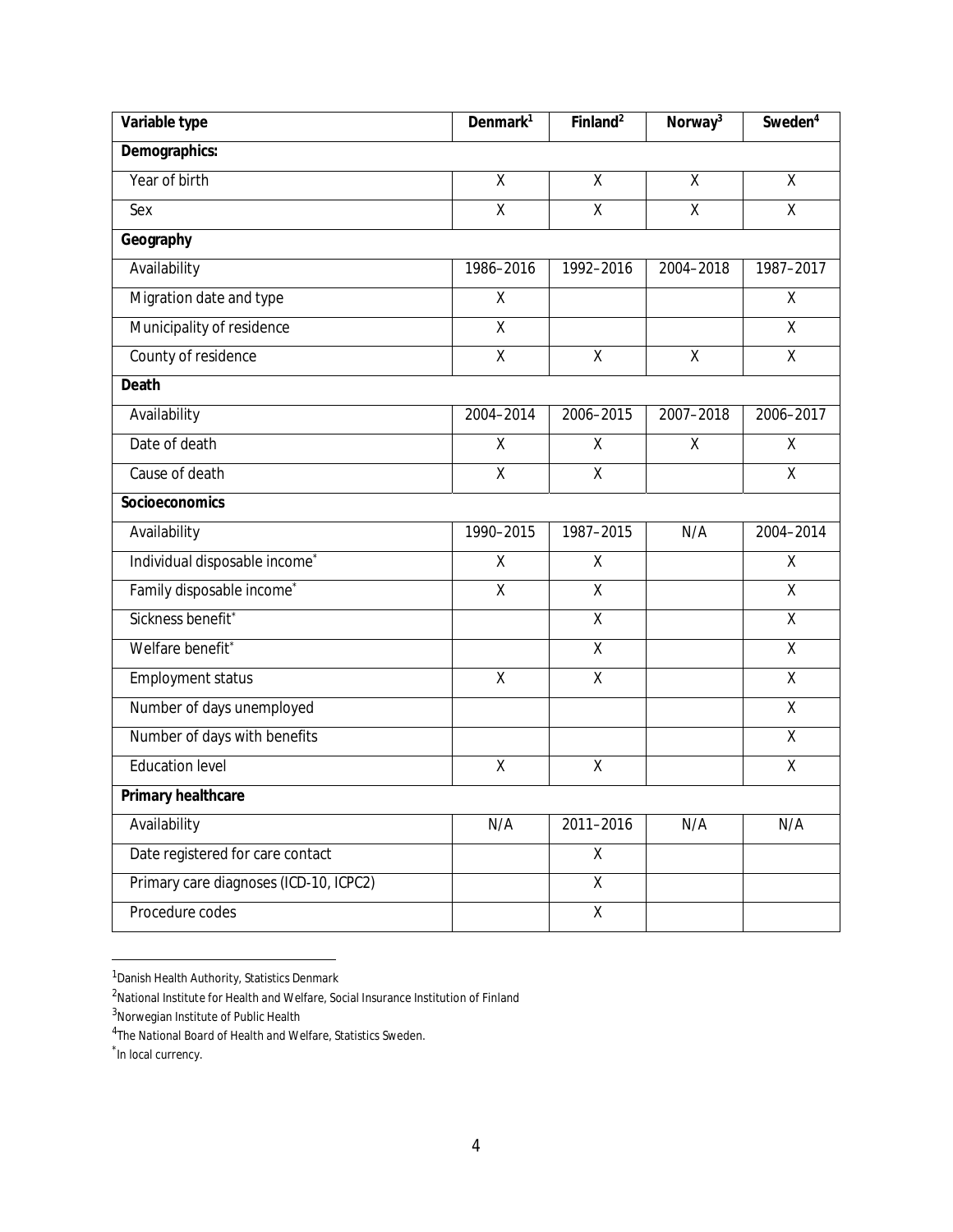| Secondary healthcare                                                             |                |                |              |                |
|----------------------------------------------------------------------------------|----------------|----------------|--------------|----------------|
| Availability                                                                     | 1995-2014      | 1992-2015      | N/A          | 1987-2015      |
| Date registered for care contact/hospitalisation                                 | $\mathsf{X}$   | $\mathsf{X}$   |              | X              |
| Date discharged                                                                  | X              | $\sf X$        |              | X              |
| Secondary care diagnoses                                                         | $\overline{X}$ | $\overline{X}$ |              | $\overline{X}$ |
| Type of clinic discharged from (e.g. emergency)                                  |                | $\sf X$        |              | X              |
| Procedure codes                                                                  | X              | X              |              | $\sf X$        |
| Planned or unplanned visit indicator                                             | $\overline{X}$ |                |              | X              |
| Inpatient or outpatient indicator                                                | $\overline{X}$ | $\sf X$        |              | X              |
| Date and procedure code for hospital-<br>administered monoclonal antibody**      | $\mathsf X$    |                |              |                |
| Pharmacy dispensed medications***                                                |                |                |              |                |
| Availability                                                                     | 1995-2015      | 2011-2016      | 2004-2018    | 2005-2017      |
| ATC code, product name, and substance                                            | X              | X              | $\mathsf{X}$ | X              |
| Date of dispensed prescription at pharmacy                                       | $\mathsf{X}$   | $\mathsf{X}$   | $\mathsf{X}$ | X              |
| Prescribing physician speciality                                                 | $\mathsf{X}$   |                |              | X              |
|                                                                                  |                |                |              |                |
| Number of dispensed packages                                                     | $\sf X$        | $\sf X$        | X            | X              |
| Inhaler type for asthma drugs                                                    | $\mathsf{X}$   | $\mathsf{X}$   | $\mathsf{X}$ | $\mathsf{X}$   |
| Package size and package daily defined doses<br>(DDD)                            | Χ              | X              | X            | X              |
| Amount of dispensed medication<br>(e.g. number of milligrams, millilitres, etc.) | χ              | X              | $\sf X$      | X              |

ATC: Anatomical Therapeutic Chemical, DDD: Daily defined dose; ICD: International classification of disease, ICPC: International classification of primary care, N/A: Not applicable

## **Patient population**

Individuals were included in NORDSTAR if they fulfilled at least one of the two following criteria between 2006 and the latest available year of data:

<span id="page-4-0"></span><sup>\*\*</sup>No information on the amount of drug administered nor other dosing information is available for hospital-administered monoclonal antibodies, only ATC or monoclonal antibody-specific procedure code and date of administration.

<span id="page-4-1"></span><sup>\*\*\*</sup>Only available for pharmacy-dispensed medications, not for hospital-administered medications.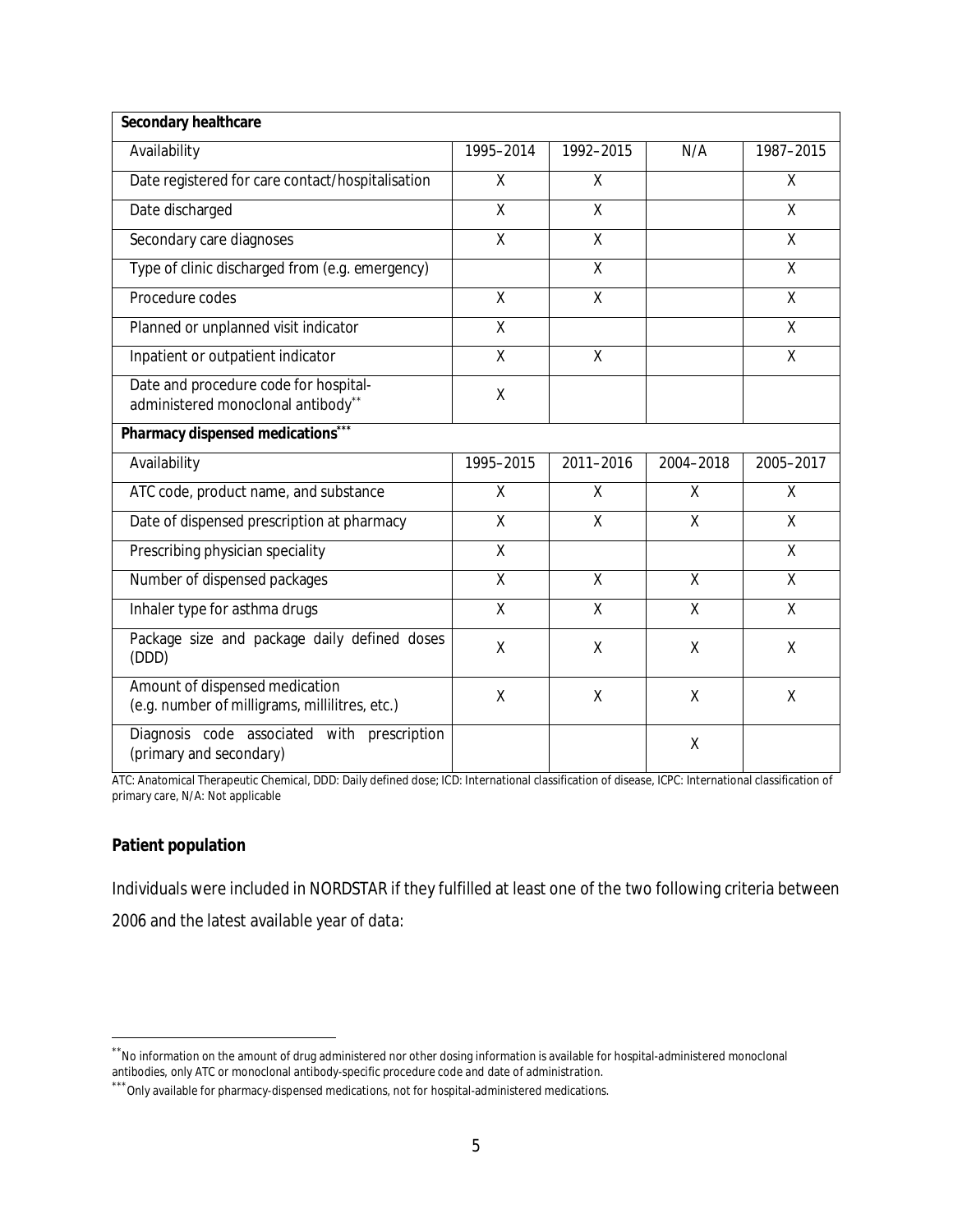**Inclusion criterion 1 (diagnosis)**: One or more asthma diagnosis (international classification of disease [ICD]-10: J4[5](#page-5-0)/J46) registered in secondary care<sup>5</sup>

**Inclusion criterion 2 (medication)**: Dispensation with respiratory drugs (anatomical therapeutic chemical  $[ATC]$ : R03.xx.xx) on  $\geq 2$  occasions separated by at most 12 months.

A registered diagnosis of asthma in secondary care (inclusion criterion 1) is a reliable indicator of asthma, and similar medication-based proxy criteria for asthma (inclusion criterion 2) have previously been used [\[9,](#page-10-5) [22](#page-11-5)] and validated [\[23](#page-11-6)]. It is important to note that the diagnostic inclusion criterion applies only to patients treated in secondary care while the medication proxy criteria applies to patients receiving prescriptions in both primary and secondary care.

Despite the support from the literature for the inclusion criteria above, there are patient groups that may be misclassified and therefore the authors recommend the application of exclusion criteria to reduce the likelihood of including non-asthma patients in the population. In doing so, researchers must trade some degree of sensitivity for specificity with the balance varying by research project. Below are the key groups of patients at risk of inclusion, who are not true asthma patients, alongside the authors' recommendation for how to exclude those patients using definitions applicable to NORDSTAR:

- 1. **Treatment for lower chronic respiratory conditions other than asthma managed in secondary care**: Patients dispensing respiratory medication with no asthma diagnosis, but with a diagnosis of another chronic lower respiratory disease.
- 2. **Possible chronic obstructive pulmonary disease (COPD) treated in primary care**: Patients aged ≥ 45 years dispensing COPD medication (fixed combination long-acting muscarinic-antagonists [LAMA] / long-acting beta-antagonists [LABA], tiotropium Spiriva® HandiHaler® [not Spiriva® Respimat®], umeclidinium, aclidinium, glycopyrronium) with no chronic lower respiratory disease diagnosis (including asthma).
- 3. **Suspected urticaria**: Patients with a diagnosis of urticaria in secondary care, but no chronic lower respiratory disease diagnoses, in addition to treatment with omalizumab.

It is important to note that the suggested exclusion criteria do not aim to exclude asthma patients with comorbid conditions; the purpose is to exclude those who appear to be asthma patients according to the

<span id="page-5-0"></span><sup>&</sup>lt;sup>5</sup>In Norway, ICD-10 diagnosis codes registered in association with prescriptions were used, as no data is available for patients visiting secondary care centers.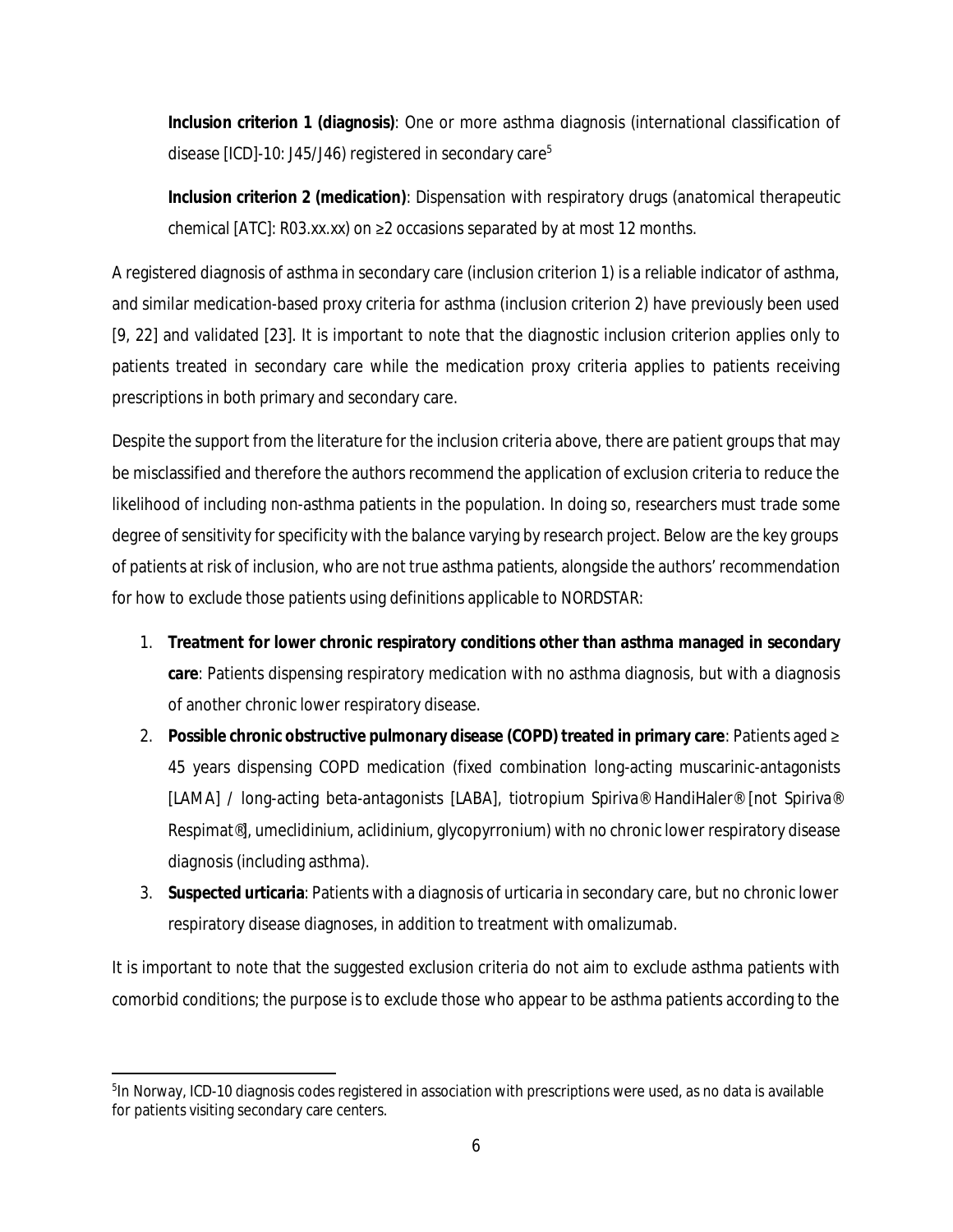NORDSTAR inclusion criteria, but due to the features listed above are likely to primarily suffer from other non-asthma indications that use respiratory medicines.

The full NORDSTAR population includes a total of 3,301,773 patients where 799,347 were identified in Denmark (24%), 232,713 in Finland (7%), 853,450 in Norway (26%) and 1,416,263 in Sweden (43%). Female patients comprised 52%, 55%, 52%, and 54% of each country's population, respectively. The inclusion period differs according to the initiation of relevant registries in each country, but the overall NORDSTAR identification period occurred between 2004 and 2018. In all countries, over 65% of all patients included in NORDSTAR could be identified according to the medication inclusion criterion alone (2 dispensations with ATC code: R03+ within 12 months of each other).

#### **Collaborative platform**

NORDSTAR is supported by a multi-party, collaborative research platform comprising clinical expertise, pharmaceutical manufacturer perspectives, and data analytics competence: The Nordic Severe Asthma Network (NSAN) is a network of severe asthma specialists from the Nordic countries focusing on improving the diagnostics and treatment of severe and possible severe asthma. In the NORDSTAR project, the members of NSAN provide clinical insight to the interpretation of register data. The pharmaceutical industry partner provides insights into research and development and patient access. Quantify provides dedicated data access, management, and analytics services to expedite medical communications. The groups working with NORDSTAR welcome future collaboration with other stakeholders.

#### **Remarks and context**

NORDSTAR is a unique, multinational initiative in the Nordics enabling longitudinal follow-up of asthma patients in contemporary, routine clinical care. This population-based data provides a basis for comprehensive characterisation of all Nordic asthma patients and its longitudinal nature enables the study of temporal trends and identification of asthma-related events over patients' life-course. The data is well suited to research aiming to characterize and categorize asthma patients, study comparative effectiveness, analyse health economics and healthcare burden, describe patient and treatment pathways, and to provide a basis for comparisons between Nordic countries. NORDSTAR is unique in that it includes many patients from early stages of the disease through to potential severe asthma. The multinational aspect of the data also enables the study of certain structural differences between healthcare systems.

7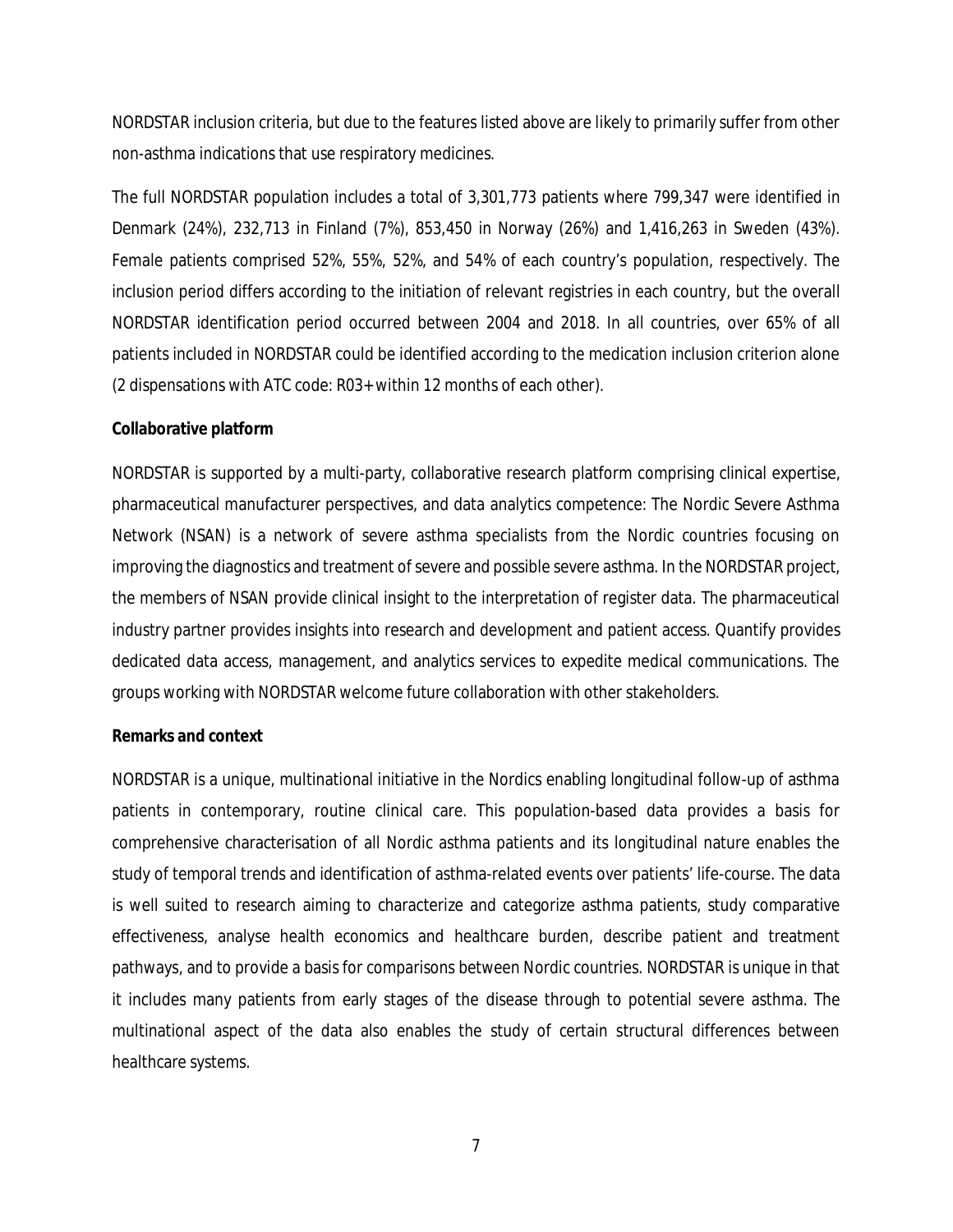There are a variety of complexities and subtleties related to the secondary healthcare data included in NORDSTAR, which include patient composition, provision of treatment and care, patient registration, and data collection procedures, as well as interpretation of variables and results between countries. Each of these is nuanced and differ over time and geography. It is therefore essential that a collaborative multidisciplinary team is involved in the analysis of NORDSTAR data. The asthma healthcare professionals working alongside NORDSTAR, the NSAN, ensure that clinical perspectives and relevance are at the forefront of prioritizing, designing, and interpreting NORDSTAR-based research.

Diagnostic, phenotypic, and prognostic markers associated with the asthma disease course include forced expiratory volume in 1 second  $(FEV_1)$ , tobacco usage, atopy, and airway inflammation. These risk factors are not currently available in NORDSTAR. This limitation implies that classifying patients into asthma severity and control categories must be done using proxy definitions tailored to administrative registry data instead of exact implementations using European Respiratory Society (ERS)/American Thoracic Society (ATS) [\[24\]](#page-11-7) or Global Initiative for Asthma (GINA) [\[25\]](#page-11-8) guidelines. This requires careful design and implementation of proxy measures, ideally those which have been validated. However, severe asthma definitions, based on medication use, i.e. high use of inhaled corticosteroids and leukotriene receptor antagonists and/or LABA, have been used efficiently in recent large epidemiological studies [\[9,](#page-10-5) [26-28\]](#page-11-9), revealing opportunities to study severe asthma patient group as well.

NORDSTAR data exists alongside a variety of high-quality clinical cohorts in the Nordics containing many of the non-administrative variables discussed above, likely including many of the same patients within the same time frames as NORDSTAR. In this respect, NORDSTAR acts as a compliment to existing clinical data. In the future, some of these clinical cohorts may be added to NORDSTAR to extend the research possibilities. Study of additional research questions may require new ethical approvals and/or data extractions. At the time of writing, the existing NORDSTAR data was being updated to ensure it continues to be contemporary as treatment and patient landscapes change.

While many aspects of Nordic healthcare systems and administrative data are similar, Finland began a progressive transition to mandatory prescriber-registered electronic prescriptions during patient followup. Consequently, the coverage of patient prescriptions in NORDSTAR changes significantly over time for Finnish patients, reaching full coverage in approximately 2017. This is important for two reasons. First, since more patients are identified and included through the medication criterion instead of the diagnosis criterion, there is less opportunity, for administrative reasons, for Finnish patients to be identified overall resulting in relatively low patient numbers when compared with Denmark, Norway, and Sweden, even

8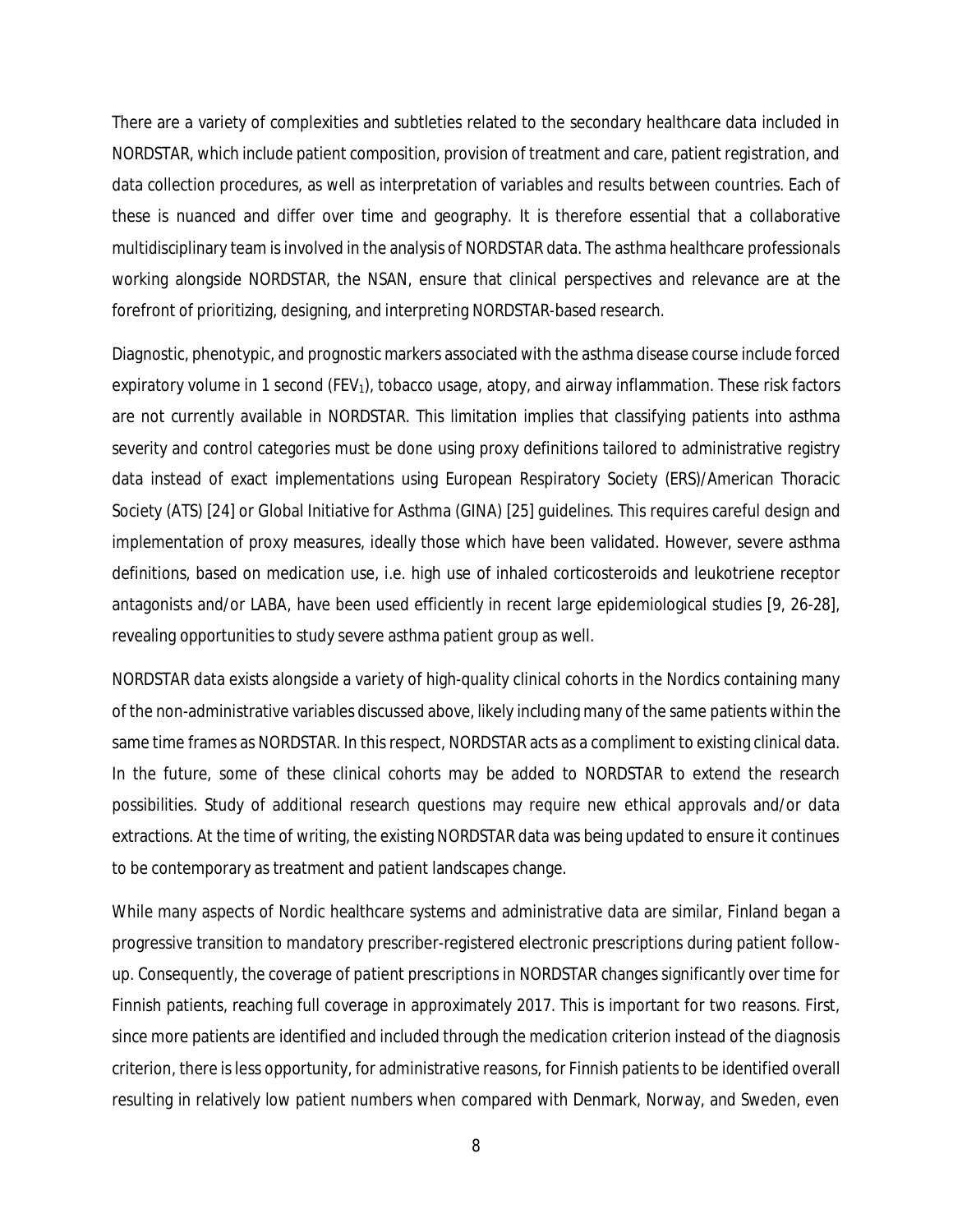after adjusting for each country's population size. Second, patients treated in primary care were identified in NORDSTAR via the prescription-based inclusion criteria only. Since this data is under-represented in Finland, it is expected that Finnish NORDSTAR patients are biased towards being more severe. The authors recommend the use of qualified statements, when making inter-country comparisons in general, and especially regarding Finland.

Currently, the Norwegian NORDSTAR data is limited to the prescription registry. However, Norway is unique in that the diagnosis codes in primary and secondary care are registered alongside prescriptions. Norway is the only country in NORDSTAR where the prescriptions can be directly linked to ICD diagnoses codes. While this is a useful attribute in many settings, reimbursement regulations may impact the way in which diagnoses are set for patients when reimbursement is linked to an asthma or COPD diagnoses, but not both. Norwegian asthma patients who did not fill a prescription for respiratory medication are not included in the NORDSTAR population, nor can patients' full comorbidity profile be assessed, since the diagnosis data is only available when linked to a prescription. Despite these shortcomings, it is expected that there is little selection bias in Norway, since few asthma patients receive only secondary care diagnoses, but no prescribed medication. Socioeconomic data is not available in Norway.

Monoclonal antibodies (MABs) indicated for severe asthma (benralizumab, dupilumab, mepolizumab, omalizumab, and reslizumab at the time of writing) are usually administered in the hospital setting as opposed to the secondary care clinics in the Nordic countries. Hospital-administered drugs are not directly dispensed to patients and are therefore not fully registered in the Finnish, Norwegian, or Swedish data. The data on hospital-administered medication is available in Denmark via ATC and procedures codes in the Danish patient registry but lacks information on dosing and amount of drug administered. In future updates of the NORDSTAR data, the coverage of MAB medication is expected to improve, as the hospitalbased administration of MABs becomes less prevalent in favour of pharmacy-dispensed pre-filled syringes for home use.

The data included in NORDSTAR are clearly relevant to the Nordic context, but many aspects of NORDSTAR-based research are generalizable to other settings. Epidemiological study of patient characteristics, patient trajectories, and treatment effectiveness are likely to be highly applicable to other Western patient groups. Research related to provision of healthcare including treatment patterns, costs, and resource use may be combined with expert advisory boards, such as Delphi panels to promote crossnational applications. This approach may be best suited to non-Nordic candidate populations that also operate within single-payer healthcare systems. Finally, NORDSTAR is an inspiring example of a successful

9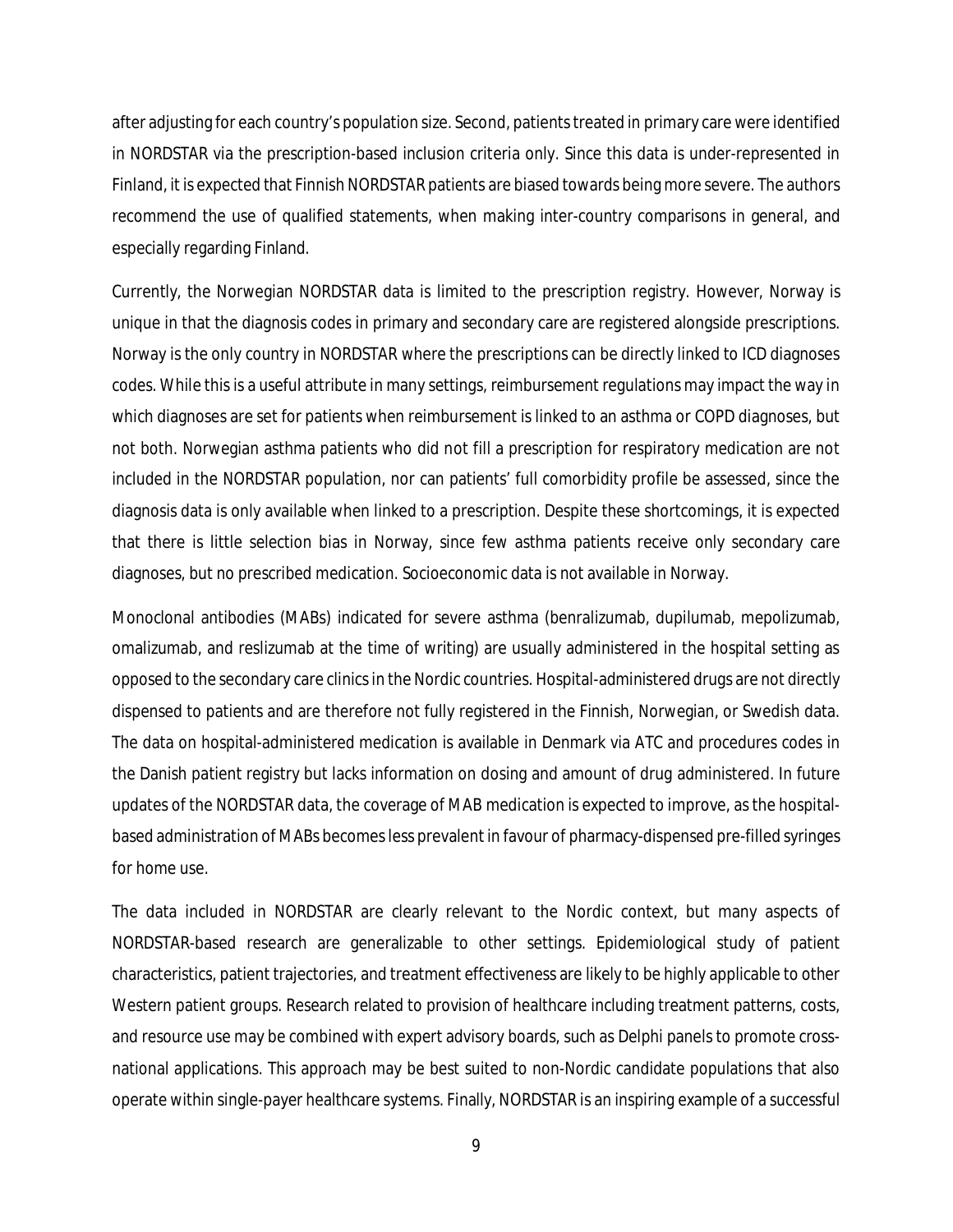collaboration in the era of big data between different stakeholders including academia, the pharmaceutical industry, and government authorities that could drive large amounts of innovation and research for the benefit of patients.

NORDSTAR is a population-based multinational Nordic dataset developed alongside active research collaboration with Nordic asthma specialists through the NSAN, for conducting contemporary, real-world research on asthma patients to improve clinical practice and patients' quality of life.

## **Acknowledgements**

The authors thank Thomas Fast at the Institute of Applied Economics & Health Research for collaboration in the extraction and analysis of NORDSTAR data in Denmark.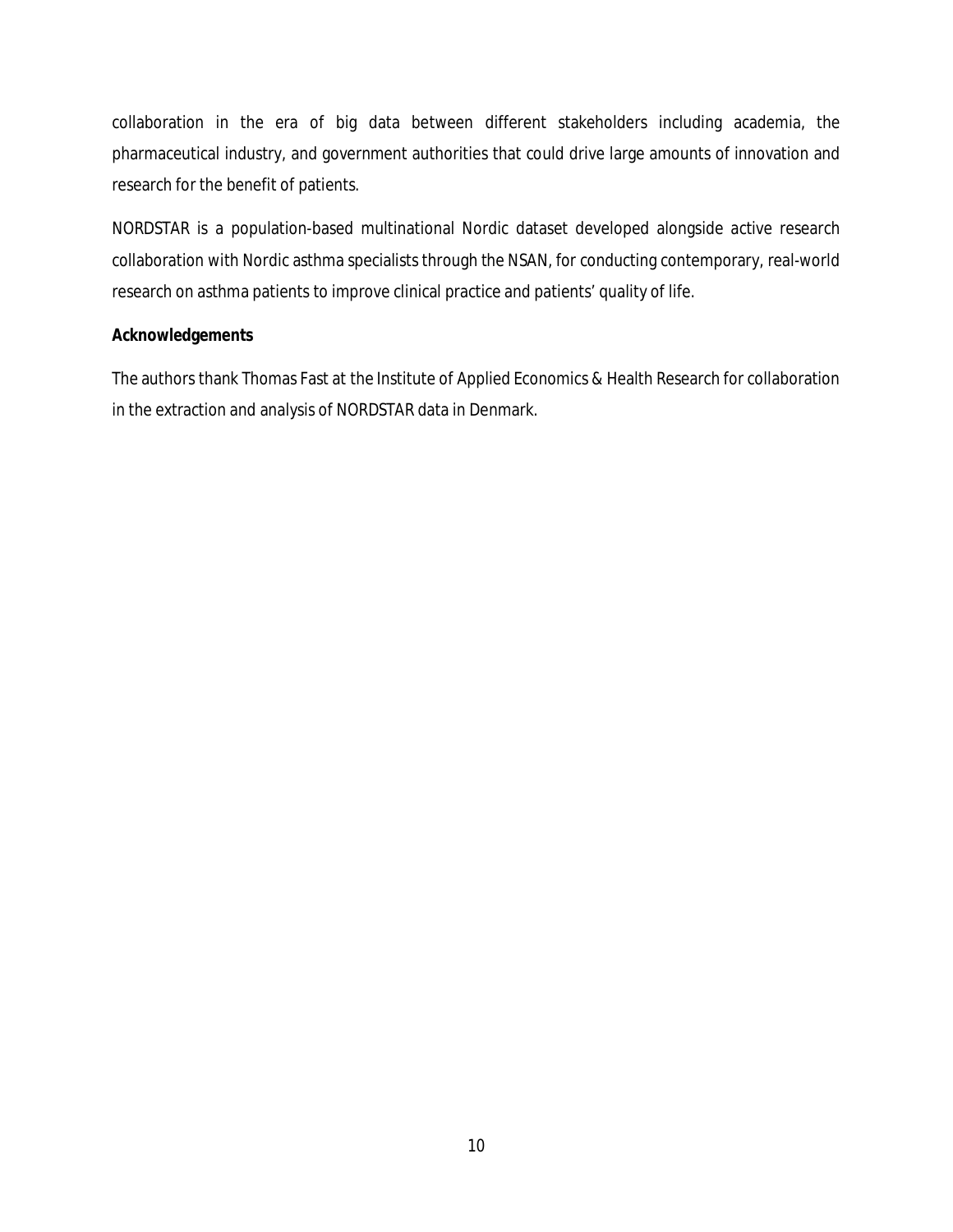# **References**

1. To T, Stanojevic S, Moores G, Gershon AS, Bateman ED, Cruz AA, Boulet L-P. Global asthma prevalence in adults: findings from the cross-sectional world health survey. *BMC Public Health* 2012: 12(1): 204.

<span id="page-10-0"></span>2. Braman SS. The global burden of asthma. *Chest* 2006: 130(1 Suppl): 4s-12s.

<span id="page-10-1"></span>3. Honkamaki J, Hisinger-Molkanen H, Ilmarinen P, Piirila P, Tuomisto LE, Andersen H, Huhtala H, Sovijarvi A, Backman H, Lundback B, Ronmark E, Lehtimaki L, Kankaanranta H. Age- and gender-specific incidence of new asthma diagnosis from childhood to late adulthood. *Respir Med* 2019: 154: 56-62.

<span id="page-10-2"></span>4. Backman H, Räisänen P, Hedman L, Stridsman C, Andersson M, Lindberg A, Lundbäck B, Rönmark EJC, Allergy E. Increased prevalence of allergic asthma from 1996 to 2006 and further to 2016—results from three population surveys. *Clin Exp Allergy* 2017: 47(11): 1426-1435.

<span id="page-10-3"></span>5. Bjerg A, Ekerljung L, Middelveld R, Dahlen SE, Forsberg B, Franklin K, Larsson K, Lotvall J, Olafsdottir IS, Toren K, Lundback B, Janson C. Increased prevalence of symptoms of rhinitis but not of asthma between 1990 and 2008 in Swedish adults: comparisons of the ECRHS and GA(2)LEN surveys. *PloS one* 2011: 6(2): e16082.

<span id="page-10-4"></span>6. Bahadori K, Doyle-Waters MM, Marra C, Lynd L, Alasaly K, Swiston J, FitzGerald JM. Economic burden of asthma: a systematic review. *BMC pulmonary medicine* 2009: 9: 24.

7. Chen S, Golam S, Myers J, Bly C, Smolen H, Xu X. Systematic literature review of the clinical, humanistic, and economic burden associated with asthma uncontrolled by GINA Steps 4 or 5 treatment. *Curr Med Res Opin* 2018: 1-14.

8. Jansson S-A, Axelsson M, Hedman L, Leander M, Stridsman C, Rönmark E. Subjects with wellcontrolled asthma have similar health-related quality of life as subjects without asthma. *Respiratory Medicine* 2016: 120: 64-69.

<span id="page-10-5"></span>9. von Bulow A, Kriegbaum M, Backer V, Porsbjerg C. The prevalence of severe asthma and low asthma control among Danish adults. *J Allergy Clin Immunol Pract* 2014: 2(6): 759-767.

<span id="page-10-6"></span>10. Suissa S, Ernst P. Inhaled corticosteroids: impact on asthma morbidity and mortality. *J Allergy Clin Immunol* 2001: 107(6): 937-944.

<span id="page-10-7"></span>11. Janson C, Lisspers K, Stallberg B, Johansson G, Telg G, Thuresson M, Nordahl Christensen H, Larsson K. Health care resource utilization and cost for asthma patients regularly treated with oral corticosteroids - a Swedish observational cohort study (PACEHR). *Respir Res* 2018: 19(1): 168.

<span id="page-10-8"></span>12. Fleming L, Murray C, Bansal AT, Hashimoto S, Bisgaard H, Bush A, Frey U, Hedlin G, Singer F, van Aalderen WM, Vissing NH, Zolkipli Z, Selby A, Fowler S, Shaw D, Chung KF, Sousa AR, Wagers S, Corfield J, Pandis I, Rowe A, Formaggio E, Sterk PJ, Roberts G, Group UBS. The burden of severe asthma in childhood and adolescence: results from the paediatric U-BIOPRED cohorts. *The European respiratory journal* 2015: 46(5): 1322-1333.

13. Hyrkas H, Ikaheimo TM, Jaakkola JJ, Jaakkola MS. Asthma control and cold weather-related respiratory symptoms. *Respir Med* 2016: 113: 1-7.

14. Kupczyk M, Haque S, Sterk PJ, Nizankowska-Mogilnicka E, Papi A, Bel EH, Chanez P, Dahlen B, Gaga M, Gjomarkaj M, Howarth PH, Johnston SL, Joos GF, Kanniess F, Tzortzaki E, James A, Middelveld RJ, Dahlen SE, investigators B. Detection of exacerbations in asthma based on electronic diary data: results from the 1-year prospective BIOAIR study. *Thorax* 2013: 68(7): 611-618.